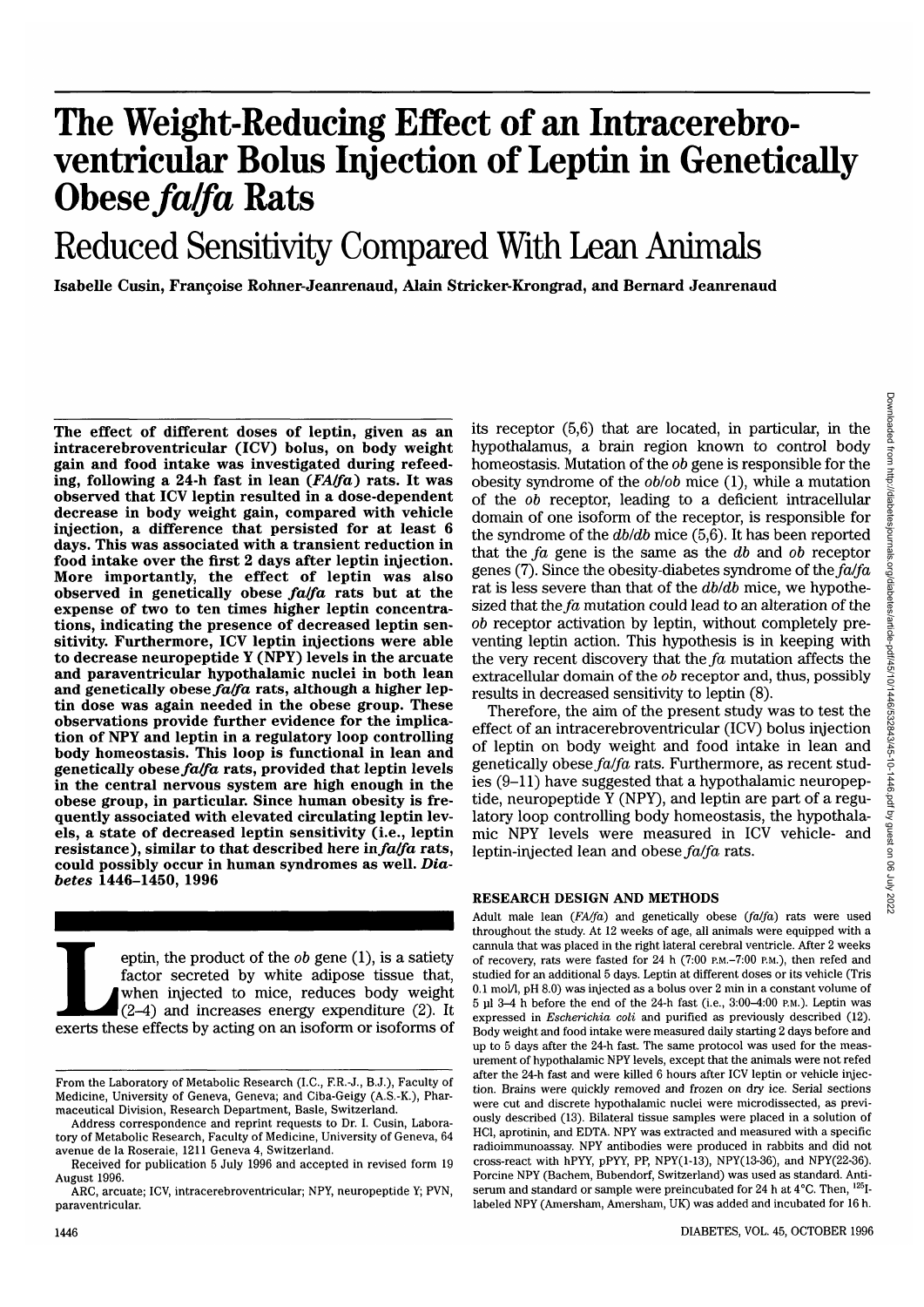

**FIG. 1. Changes in body weight in ICV leptin (3 ug) and vehicleinjected lean** *(FA/fa)* **rats during refeeding after a 24-h fast. Data are means ± SE of 5-7 animals per group.** *\*P <* **0.001.**

The separation of bound and free peptide was performed with a sheep Fcspecific anti-rabbit IgG. In these conditions, maximal zero binding was 53%, and nonspecific binding was <6%. The decrease of 50% of the bound activity was obtained for 0.07 ng/ml. Intra-assay variation was 1.3% for 2 ng/ml.

Two-tailed unpaired Student's *t* test was used for all parameters except for the dynamic changes of body weight as a function of time where one-way analysis of variance with repeated measures, followed by multiple Bonferroni comparisons, was used.

## **RESULTS**

Figure 1 shows the effect of a single ICV injection of lep tin (3 ug) or its vehicle on body weight changes of 24-h fasted lean *{FA/fd)* rats that were refed and followed for 5 days. Such protocol was used to optimize the effects of leptin, since leptin is presumed to have its satiety effect by decreasing hypothalamic NPY levels (9-11) and since fasting is known to increase hypothalamic NPY concen trations (14). It can be seen that the 24-h fast produced a

TABLE 1

Food intake in ICV leptin-injected lean *(FA/fa)* and obese *(fa/fa)* rats during refeeding after 24-h fasting expressed as percent of respective controls

|                                   | Dose of leptin $(\mu g/rat)$     |                                    |                                      |                                    |                                     |                                     |
|-----------------------------------|----------------------------------|------------------------------------|--------------------------------------|------------------------------------|-------------------------------------|-------------------------------------|
|                                   | 0.15                             | 0.3                                | 1.5                                  | 3.0                                | 18                                  | 36                                  |
| Lean<br>Days $1-2$<br>Days $2-3$  | $82.9 \pm 6.5$<br>$98.6 \pm 6.1$ | $81.6 \pm 6.0^*$<br>$90.1 \pm 5.9$ | $80.9 \pm 2.0^*$<br>$88.0 \pm 2.0^*$ | $66.2 \pm 4.3*$<br>$84.4 \pm 3.1*$ | $71.4 \pm 5.5^*$<br>$76.6 \pm 4.0*$ | $80.8 \pm 11.2$<br>$67.3 \pm 8.4*$  |
| Obese<br>Days $1-2$<br>Days $2-3$ |                                  | -                                  | $\overline{\phantom{0}}$             | $71.4 \pm 12.8$<br>$98.8 \pm 9.2$  | $68.6 \pm 5.2^*$<br>$93.9 \pm 2.7$  | $76.3 \pm 6.2^*$<br>$85.7 \pm 4.7*$ |

Day 1-2: first day of refeeding after fasting. Values are means ± SE of 5-7 rats/group. *\*P* at least < 0.05 versus respective vehicle injection (100%).

profound decrease in body weight in both experimental groups. Vehicle-injected controls regained a normal body weight within 2 days of refeeding. In marked contrast, leptin injection in lean rats resulted in a profound reduction of body weight gain after fasting, a reduction that lasted up to the 6th day of the experiment. This effect of leptin on body weight was related to a transient inhibition of food intake over 2 days that was not present thereafter (Table 1). A dose-response curve of the effect of ICV leptin injection on body weight gain was carried out in lean rats. For each dose of leptin tested, the dynamic changes of body weight were similar to those described in Fig. 1 (data not shown). The dynamic changes observed were then calculated as integrated areas of body weight changes over a period of 6 days in leptin-injected compared with vehicle-injected rats, the latter group being referred to as  $-100\%$ . The results thus obtained are shown in Fig. 2. It can be seen that 0.15 and 0.3 ug ICV leptin resulted in decreases in body weight gain after fasting  $(-189 \pm 55 \text{ and } -182 \pm 45\%$ , respectively, compared with vehicle-injected rats,  $-100 \pm 10\%$ ), although these decreases failed to reach statistical significance. ICV leptin doses from 1.5 to 36 ug were effective in significantly decreasing body weight gain after fasting compared with vehicle-injected rats, with maximal responses being reached at 18 and 36 ug of leptin. Table 1 shows the effect of the various doses of ICV leptin on food intake expressed as a percentage of that of vehicleinjected rats. Upon refeeding (day 1-2), ICV leptin produced an inhibitory effect that was maximal at a dose of 3 ug. In contrast, on the next day (day 2-3), the maximal inhibitory effect of leptin was reached with the highest leptin dose (36 ug). It should be noted that the inhibitory effect of ICV leptin injection on food intake never lasted more than 2 days after leptin injection (i.e., day 1-3).

That ICV leptin injection was also efficient in decreasing body weight gain during the 24-h fast, then refed genetically obese *fa/fa* rats is shown in Fig. 3. Indeed, ICV leptin injection markedly reduced body weight gain in the obese group, with dynamic changes that were similar to those obtained in the leptin-injected lean group (compare Figs. 1 and 3). The dose-response curves carried out with leptin or vehicle-injection in the obese group suggested, as depicted by Fig. 4, that about ten times higher leptin doses were needed in obese *fa/fa* rats to produce the same effects as those observed in lean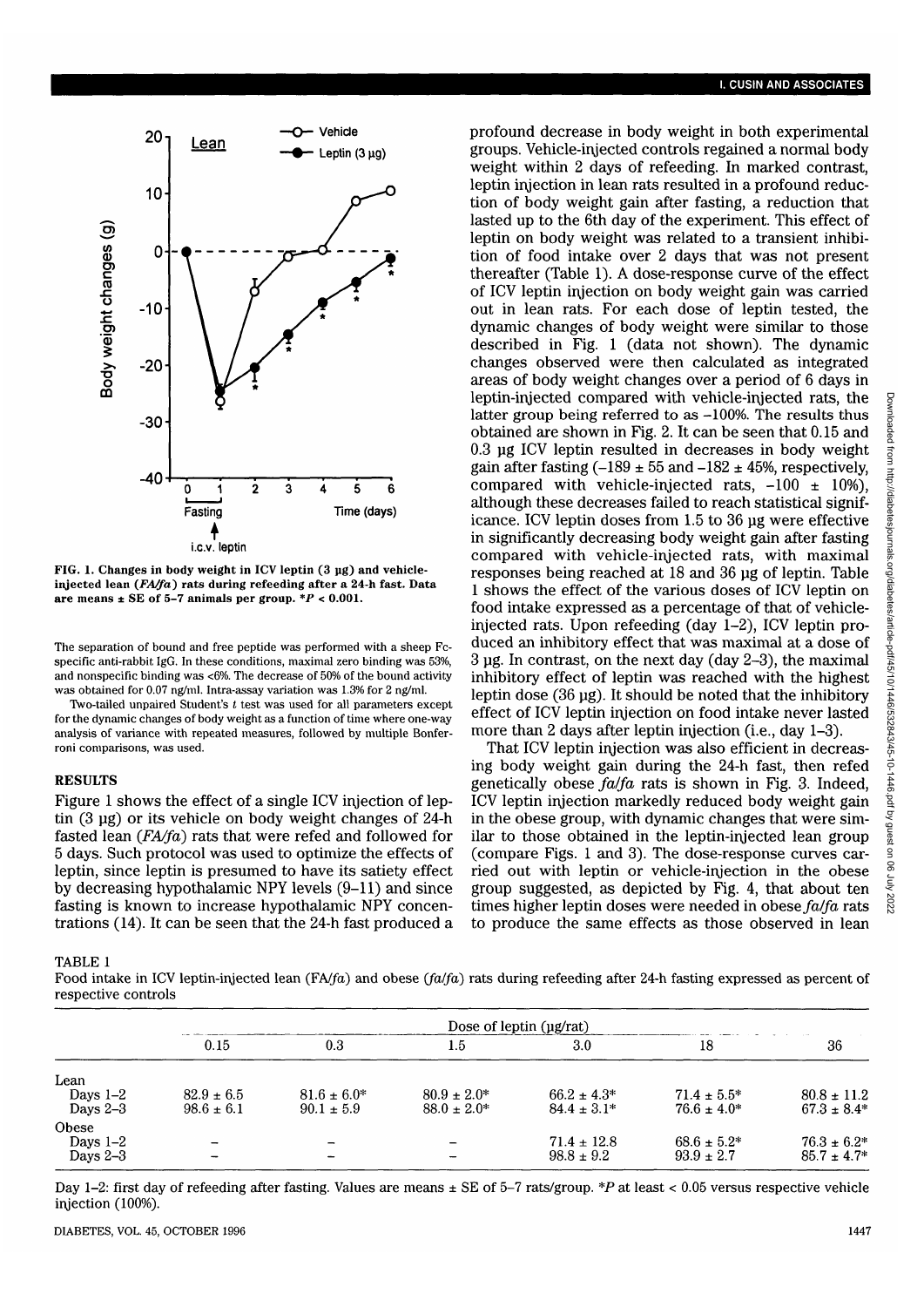

FIG. 2. Integrated areas of body weight changes over 6 days in ICV leptin-injected lean *(FA/fa)* rats during refeeding after a 24-h fast, expressed as percentage of vehicle-injected rats. Data are means  $\pm$  SE of 5-7 animals per group.  $*P < 0.025$  (at least) vs. vehicle injection.

animals. However, such a conservative statement should be modulated by the observation that the body weight lowering effect of the lowest leptin concentration used in obese rats (i.e., 3 ug) was similar to that obtained with 1.5 ug leptin in the lean group. This indicated that, at those concentrations, there may be only a twofold difference in leptin sensitivity between lean and obese animals. The inhibition of food intake by ICV leptin injection in obese *falfa* rats followed the same pattern as in lean rats, at the expense of higher leptin doses (Table 1). To rule out the nonspecific effects of the leptin preparation at high doses, 18 ug of a biologically inert fragment of leptin (a C-terminus leptin fragment of about 90 amino acids, obtained by treatment of leptin with cyanogen bromide) were ICV injected and found not to alter body weight nor food intake in lean rats (data not shown).

Figure 5 shows that ICV leptin injection resulted in decreases in NPY content in the arcuate (ARC) and the paraventricular (PVN) hypothalamic nuclei in lean rats. Similar results were obtained in genetically obese *falfa* rats, when a tenfold higher leptin dose was injected. It is noteworthy to mention that ARC and PVN NPY levels were similar in lean and obese vehicle-injected rats. This is in keeping with the observations that NPY levels increase in lean rats after a 24-h fast, while it fails to do so in obese animals that already have elevated hypothalamic NPY content (15).

### DISCUSSION

This study demonstrates that an ICV bolus injection of leptin decreases body weight gain and food intake in rats. It also evaluates the impact of a single ICV leptin injection on body weight gain and food intake over a 6-day experimental period. Such an acute leptin injection results in a marked dose-dependent reduction in body weight gain in lean rats, a reduction that persists over at least 6 days. It should be noted that similar effects of leptin on body weight gain and food intake are observed in ad libitum fed rats (data not shown). These leptininduced reductions of body weight gain are partly attributable to the transient satiety effect of leptin. In addition, the observation that ICV leptin injection prevents the



FIG. 3. Changes in body weight in ICV leptin (36 ug) and vehicleinjected genetically obese *falfa* rats during refeeding after a 24-h fast. Data are means ± SE of 5-7 animals per group. *\*P <* 0.05.

catch-up growth of both fasted and fed rats suggests that leptin is able to prevent the compensatory mechanisms that are responsible for regaining normal body weight after fasting or food restriction, such as, for instance, an increase in glucose carbon incorporation into fatty acids, an increase in lipoprotein lipase activity, or a decrease in energy dissipation (16-18). This is in keeping with the indirect measurements, suggesting that leptin is able to increase energy expenditure in *ob/ob* mice (2,19).

Another prominent finding of the present study is that a bolus of leptin, given in an ICV injection, is active in genetically obese *falfa* rats. The effects of ICV leptin on body weight gain and food intake of obese *falfa* rats are qualitatively similar to those obtained in lean animals but at the expense of about two to ten times higher doses of leptin (see RESULTS). Finally, the present study demonstrates the ability of leptin to decrease NPY levels in its sites of synthesis (ARC nucleus) and release (PVN nucleus) in lean rats. This provides additional evidence for the implication of NPY and leptin in a regulatory loop controlling body homeostasis (9-11), although additional mechanisms may be involved, as shown in transgenic mice lacking NPY that were normally responsive to leptin (20,21). Of interest is the observation that similar results can be achieved in genetically obese *falfa* rats when, relative to lean animals, a two to ten times higher leptin concentration is injected. All these observations indicate the presence in the obese group of a state of reduced sensitivity to leptin. The *fa* mutation just described (8) appears to alter the extracellular domain of all *ob* receptor isoforms. This alteration could still allow leptin to bind to its receptor (8), while it could decrease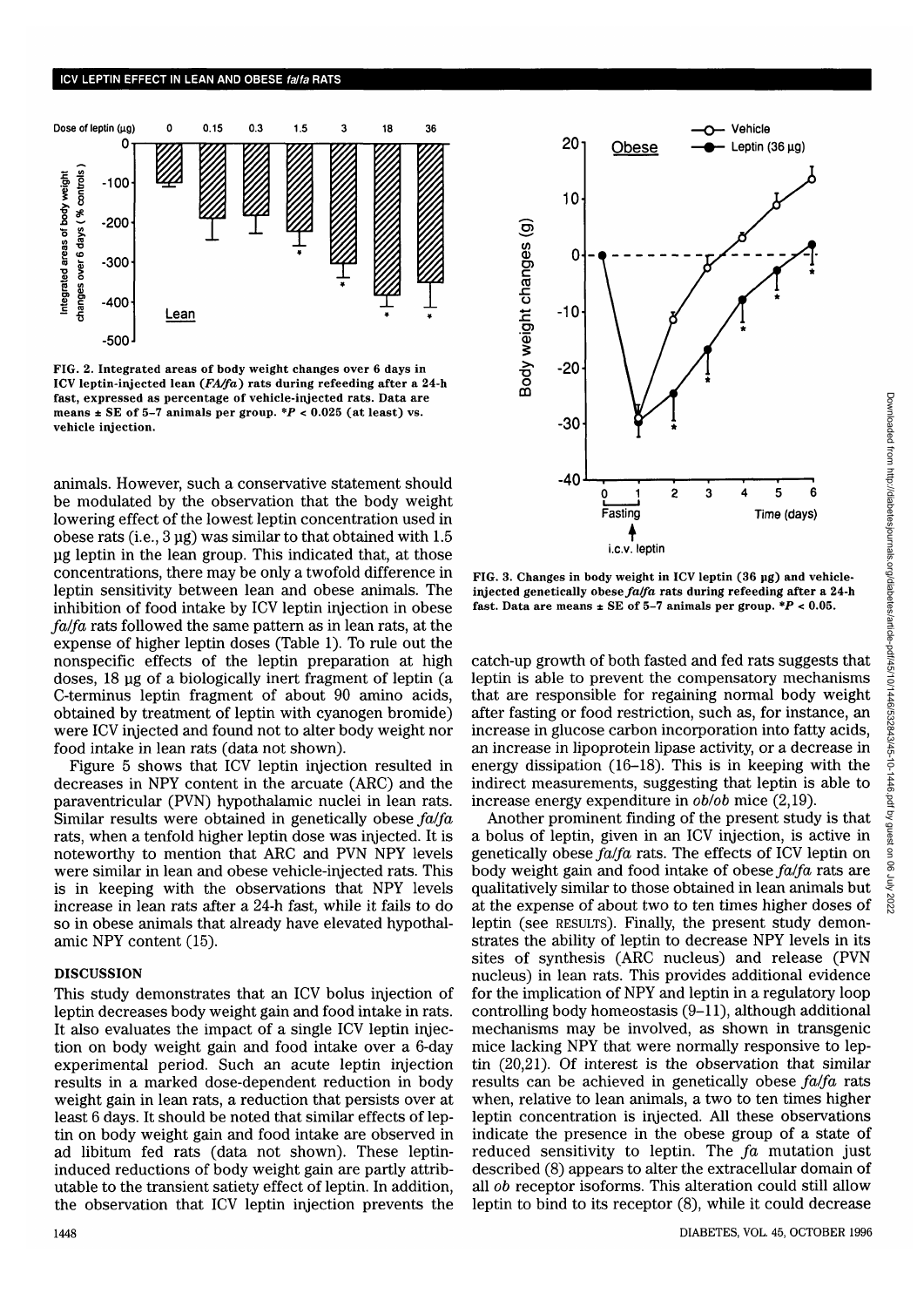

**FIG. 4. Integrated areas of body weight changes over 6 days in ICV leptin-injected lean** *(FA/fa)* **and genetically obese** *(fa/fa)* **rats during refeeding after a 24-h fast, expressed as percentage of respective controls. Data are means ± SE of 5-7 animals per group.** *\*P* **< 0.025 (at least) vs. respective vehicle injection.**

the receptor affinity for leptin. When given in an ICV injection, leptin acts directly at its hypothalamic receptor, while circulating leptin needs to be transported through the blood-brain barrier, possibly by binding to the receptor isoform located in the choroid plexus (6). Given that the *fa* mutation affects all *ob* receptor isoforms (8) and based on our results, the sensitivity of all receptors would be rightward-shifted. Thus, in obese *fa/fa* rats whose circulating leptin levels are already increased (22), a further increase of leptinemia achieved by exogenous leptin administration could be beneficial, not only for restoring a normal body weight homeostasis, but also for ameliorating some hormonal profiles and reproductive functions as has been shown in fasted lean C57BL mice (23). Leptin analogs, aimed at a better interaction with the choroid plexus receptors at the level of the blood-brain barrier, the hypothalamic receptors, or both, could also ameliorate the abnormalities of the obese group. This could prove to be similar for several human obesity syndromes in which elevated plasma leptin levels have also been reported (22,24,25). Thus, the genetically obese *fa/fa* rat with its hormonal and metabolic disorders is a good model for the better understanding of human obesity associated with leptin resistance. The present finding of a decreased leptin sensitivity in obese  $fa/fa$  rats that can be overcome by exogenous ICV leptin administration potentially opens new possibilities for the treatment of leptin-resistant obesities.

#### ACKNOWLEDGMENTS

This research is supported by grant 32-40806.94 from the Swiss National Science Foundation, Bern, Switzerland, and a grant-in-aid of Ciba-Geigy, Ltd., Basle, Switzerland.

We wish to thank Dr. M. Chiesi of Ciba-Geigy, Basle, for the recombinant mouse leptin and C-terminus leptin fragment and G. Monnet for help in the NPY radioimmunoassay. We also thank Ms. Patrizia Arboit and Mr. Pierre Germann for technical assistance and Mrs. Françoise Touabi for secretarial help.

#### REFERENCES

1. Zhang Y, Proenca R, Maffei M, Barone M, Leopold L, Friedman JM: Positional cloning of the mouse *obese* gene and its human homologue. *Nature*



**FIG. 5. Changes in NPY content in ARC and PVN hypothalamic nuclei in 27-h fasted lean** *(FA/fa)* **and genetically obese** *(Jaffa)* **rats injected either with vehicle or leptin. Data are means ± SE of 5-7 animals per group.** *\*P* **< 0.05 (at least) vs. respective vehicle injection.**

372:425-432, 1994

- 2. Pelleymounter MA, Cullen MJ, Baker MB, Hecht R, Winters D, Boone T, Collins F: Effects of the *obese* gene product on body weight regulation in ob/ob mice. *Science* 269:540-543, 1995
- 3. Halaas JL, Gajiwala KS, Maffei M, Cohen SL, Chait BT, Rabinowitz D, Lallone RL, Burley SK, Friedman JM: Weight-reducing effects of the plasma protein encoded by the *obese* gene. *Science* 269:543-546, 1995
- 4. Campfield LA, Smith FJ, Guisez Y, Devos R, Burn P: Recombinant mouse OB protein: evidence for a peripheral signal linking adiposity and central neural networks. *Science* 269:546-549, 1995
- 5. Chen H, Charlat O, Tartaglia LA, Woolf EA, Weng X, Ellis SJ, Lakey ND, Culpepper J, Moore KJ, Breitbart RE, Duyk GM, Tepper RI, Morgenstern JP: Evidence that the diabetes gene encodes the leptin receptor: identification of a mutation in the leptin receptor gene in db/db mice. *Cell* 84:491-495, 1996
- 6. Lee G-H, Proenca R, Montez JM, Carroll KM, Darvishzadeh JG, Lee JI, Friedman JM: Abnormal splicing of the leptin receptor in *diabetic* mice. *Nature* 379:632-635, 1996
- 7. Chua SC Jr, Chung WK, Wu-Peng XS, Zhang Y, Liu S-M, Tartaglia L, Leibel RL: Phenotypes of mouse *diabetes* and rat *fatty* due to mutations in the OB (leptin) receptor. *Science* 271:994-996, 1996
- 8. Phillips MS, Liu Q, Hammond HA, Dugan V, Hey PJ, Caskey CT, Hess JF: Leptin receptor missense mutation in *the fatty* Zucker rat. *Nature Genetics* 13:18-19, 1996
- 9. Stephens TW, Basinski M, Bristow PK, Bue-Valleskey JM, Burgett SG, Craft L, Hale J, Hoffmann J, Hsiung HM, Kriauciunas A, MacKellar W, Rosteck PR Jr, Schoner B, Smith D, Tinsley FC, Zhang X-Y, Heiman M: The role of neuropeptide Y in the antiobesity action of the *obese* gene product. *Nature* 377:530-532, 1995
- 10. Sainsbury A, Cusin I, Doyle P, Rohner-Jeanrenaud F, Jeanrenaud B: Intracerebroventricular administration of neuropeptide Y to normal rats increases *obese* gene expression in white adipose tissue. *Diabetologia* 39:353-356, 1996
- 11. Schwartz MW, Baskin DG, Bukowski TR, Kuyper JL, Foster D, Lasser G, Prunkard DE, Porte D Jr, Woods SC, Seeley RJ, Weigle DS: Specificity of leptin action on elevated blood glucose levels and hypothalamic neuropeptide Y gene expression in 06/06 mice. *Diabetes* 45:531-535, 1996
- 12. Rentsch J, Levens N, Chiesi M: Recombinant ob-gene product reduces